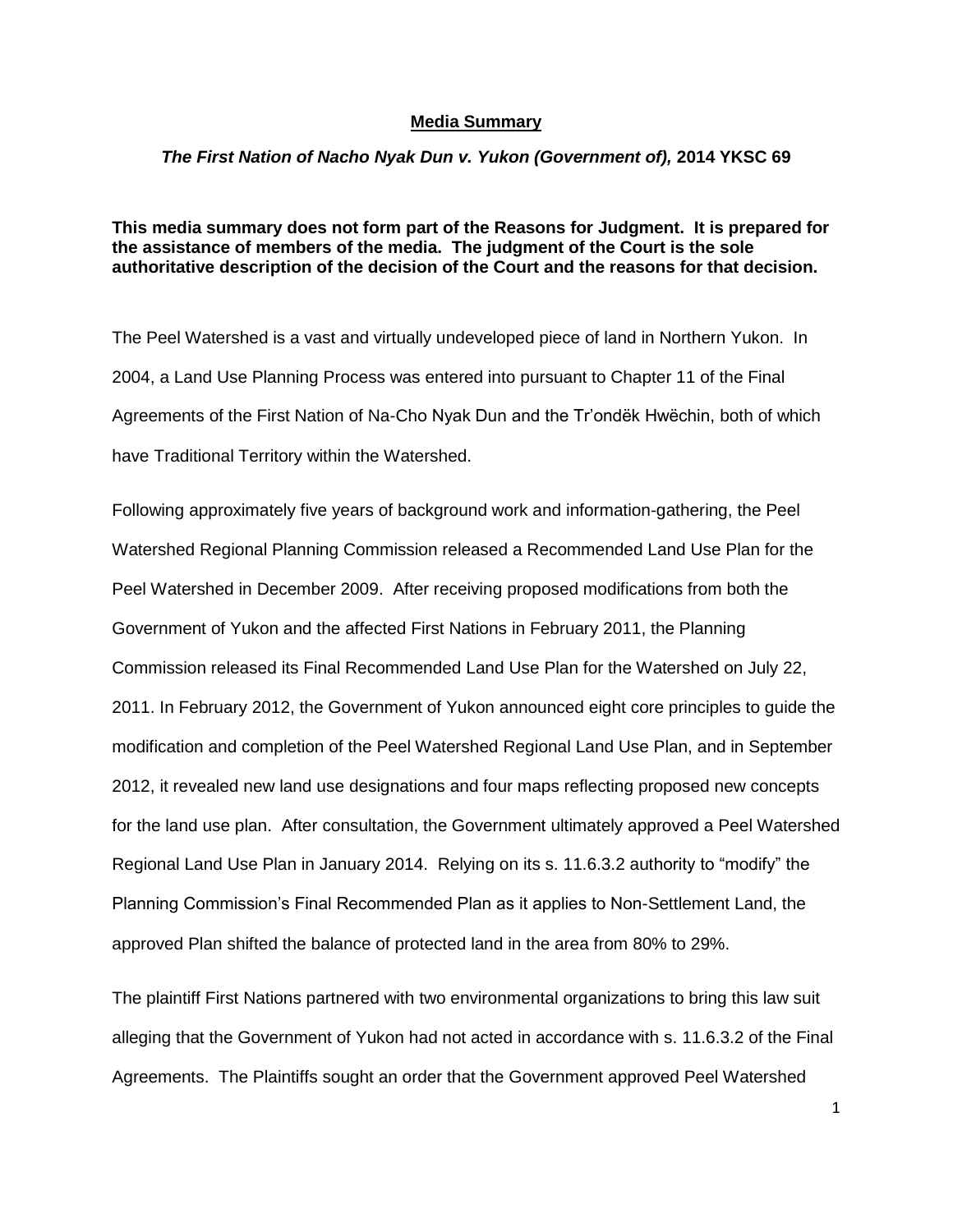Regional Land Use Plan, dated January 2014, be quashed, as well as an order requiring the Government of Yukon to re-conduct the s. 11.6.3.2 Consultation with constraints on its ability to modify the Final Recommended Plan.

In its decision indexed as *The First Nation of Nyak Dun v. Yukon (Government of),* 2014 YKSC 69, the Court grants the remedies sought by the Plaintiffs.

The land use planning process set out in Chapter 11 of the Final Agreements has a constitutional dimension by virtue of s. 35 of the *Constitution Act, 1982.* As treaties, the Final Agreements are to be given a large and liberal interpretation consistent with the objectives of the treaty and in a manner that upholds the honour of the Crown. The Final Agreements must be interpreted in a manner that furthers the objective of reconciliation between Aboriginal and non-Aboriginal societies.

The Final Agreements give Yukon First Nations certain rights in their Traditional Territories in exchange for the release of their claims to it. This includes a right to participate in the management of public resources. Chapter 11 encourages the development of a common land use planning process that applies to both Settlement and Non-Settlement Land in the Traditional Territories of the First Nations.

The approach to land use planning in Chapter 11 is consultative and collaborative and relies on an independent and objective Commission. The Government of Yukon is required to Consult, as that term is defined by the Final Agreements, with affected First Nations and affected Yukon communities in each of the Recommended and Final Recommended Plan reviews. In accepting, rejecting or proposing modifications in response to the Recommended Plan, the Government of Yukon must be responsive to the preceding Consultation. If the Government proposes modifications, it must provide written reasons. These reasons must be drafted with

2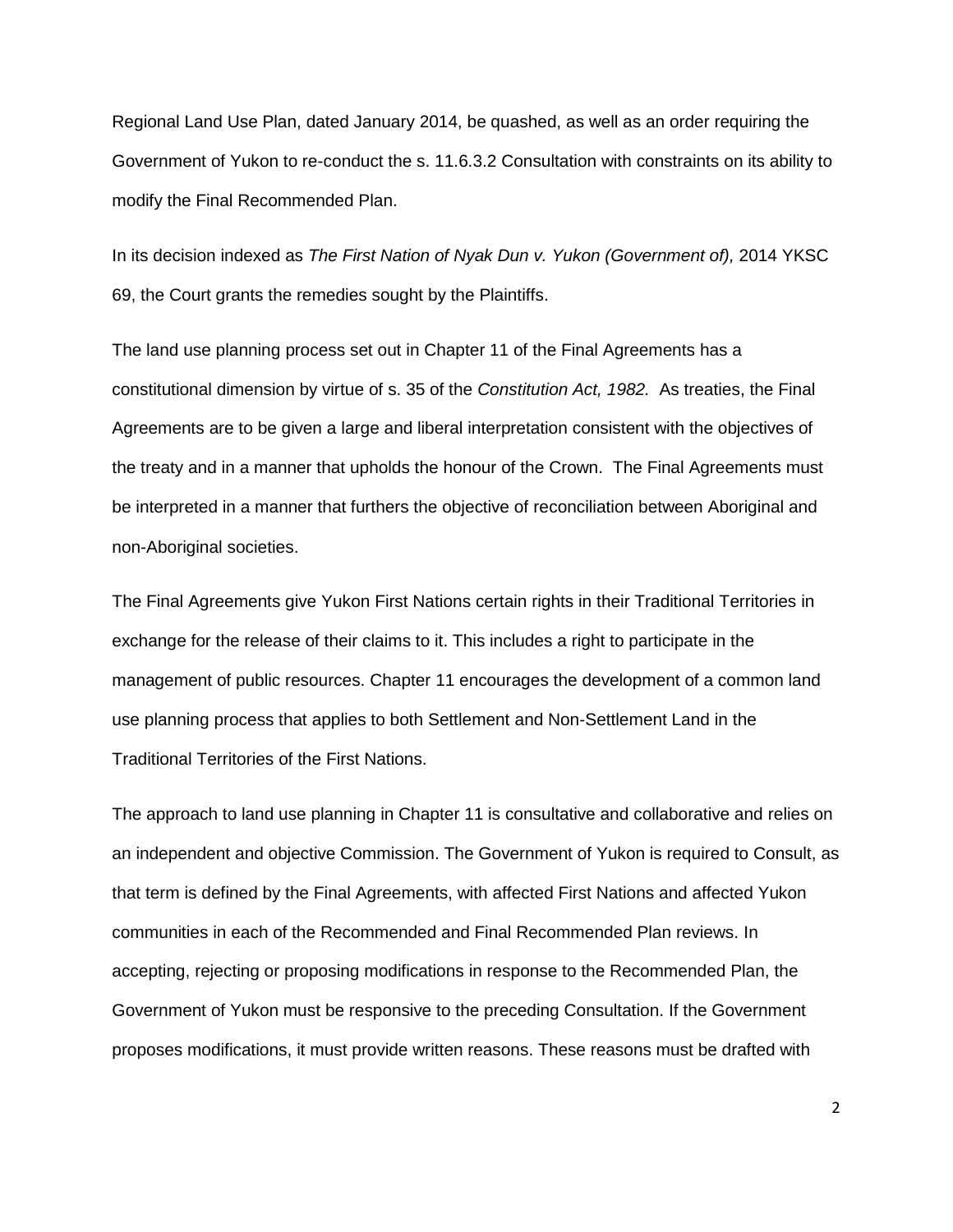some precision so that the Commission can reconsider the Recommended Plan and make a final recommendation addressing the proposed modifications. Once the Final Recommended Plan is released, the Government of Yukon must again Consult, following which it may accept, reject or modify the Final Recommended Plan. If the Government proceeds to modify the Final Recommended Plan, those modifications must be based on the proposed modifications with written reasons earlier put forward to the Planning Commission. Without this constraint, the Government could thwart the land use planning entirely by imposing new modifications that the Commission was not able to address.

In this case, the process adopted by the Government of Yukon in approving the Peel Watershed Regional Land Use Plan was not based upon a contextual interpretation of s. 11.6.0 of the Final Agreements. The plain reading interpretation endorsed by the Government does not enhance the goal of reconciliation and is inconsistent with the honour and integrity of the Crown.

The Government chose to propose modifications to the Recommended Plan in February 2011. Of the five modifications proposed, two simply stated a preference for more balance and increased options for access. This level of detail was insufficient for Consultation and lacked any tangible or practical guidance for the Planning Commission. To comply with the Final Agreements and respect the planning process, it was incumbent on the Government of Yukon at this stage to set out details about which Land Management Units it wanted zoned for increased access along with rationales and suggestions about mechanisms to accomplish this. These details should have been provided to the First Nations and the affected communities at the Consultation stage and their responses considered before the proposed modifications were submitted to the Planning Commission.

The modifications the Government made to the Final Recommended Plan at the final stage of the process in s. 11.6.3.2 did not flow from the valid proposed modifications communicated

3